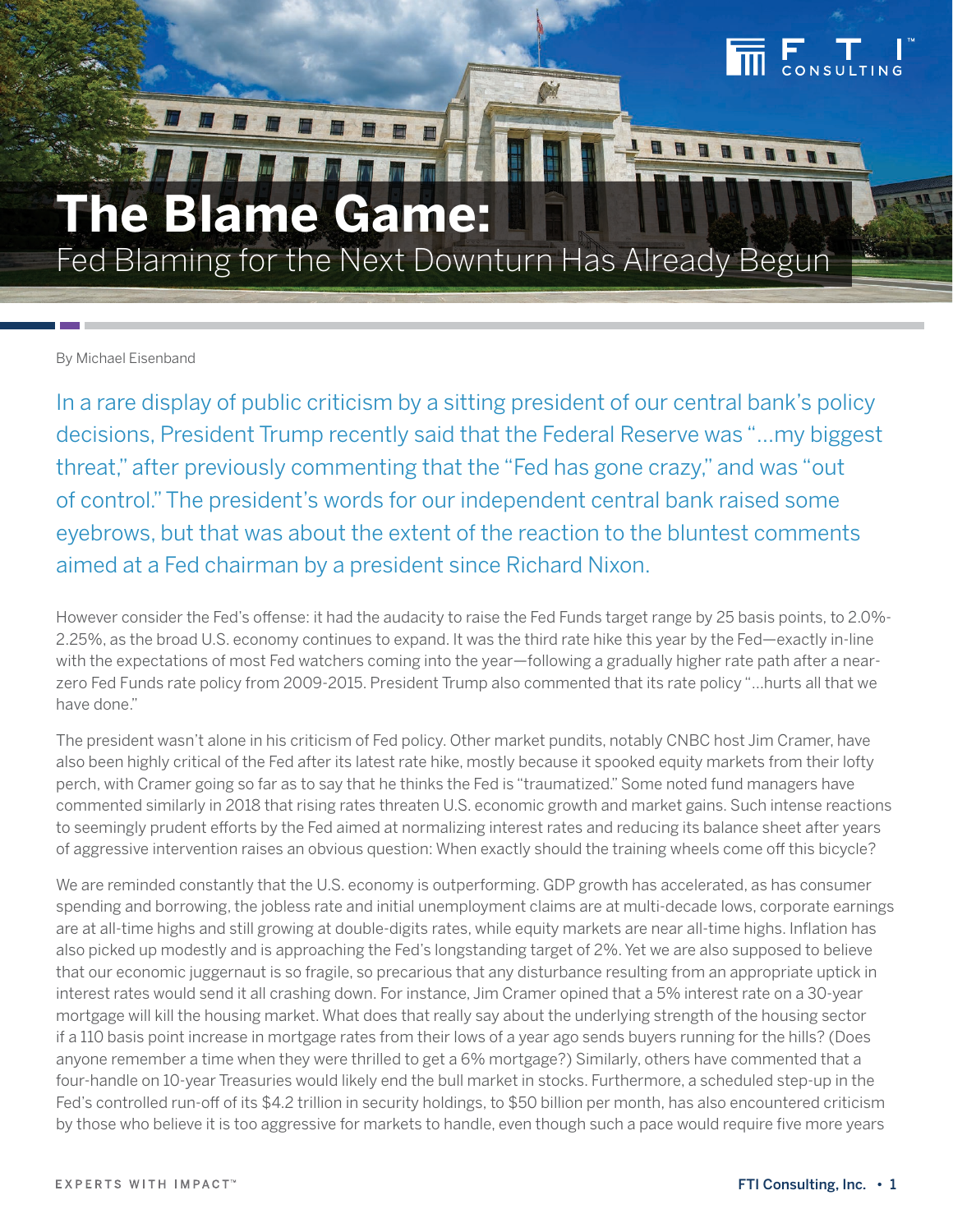to shrink the Fed's balance sheet to targeted levels. In all, these comments speak to the persistent belief that the continued prosperity of our financial markets and economy remains highly dependent on unnaturally low interest rates some nine years after the brunt of the financial crisis.

We wonder aloud why more market commentators aren't equally critical of corporate credit market excesses—of new leverage buyouts getting done at 7X EBITDA right out of the gate, or leveraged borrowers that continue to pile into floating rate loans in a rising rate environment, or traditional lender protections that continue to erode in the face of ever more aggressive demands by sponsors. These dubious behaviors escape headlines and closer scrutiny because they are a vast multitude of mostly mundane transactions that attract little attention until they become problematic. Apparently, they haven't escaped the Fed's watchful eye. In the most recent release of minutes of the Fed's Open Market Committee meeting in September, in its commentary on financial market conditions, it stated, "Some participants commented about the continued growth in leveraged loans, the loosening of terms and standards on these loans, or the growth of this activity in the nonbank sector as reasons to remain mindful of vulnerabilities and possible risks to financial stability." That's rather blunt for Fed-speak and it's the first time we can recall that leveraged loans were specifically mentioned in the FOMC minutes.

All of this may sound self-serving as part of our business aides corporates and their stakeholders navigate financial distress. And higher interest rates will rev up that engine. To that we say let the chips fall where they may. The Fed's accommodative monetary policies may have saved the global financial system back in 2008 and greased the skids for financial markets to function thereafter, but they also created an environment that has encouraged a lot of high risk activity in leveraged credit markets. The consequences to date have been modest. However, to argue that the Fed shouldn't tap the brakes now and work towards a normalized credit environment in an economy that's getting heated up because it could badly harm companies and lenders that were indulgent is short sighted and would only further encourage such high risk activities.

We don't know when the next financial downturn will occur. But you can be sure that whenever it hits there will be an abundance of critics that blame the Federal Reserve for ruining a party already in the wee hours that turned out to be too much of a good thing.



# EXHIBIT 1

## U.S. Leveraged Loan Issuance

Amounts include syndicated bank loans and exclude private lending platforms.

**Source**: Thomson Reuters LPC.

\*Note that 2018 amounts are annualized YTD figures.